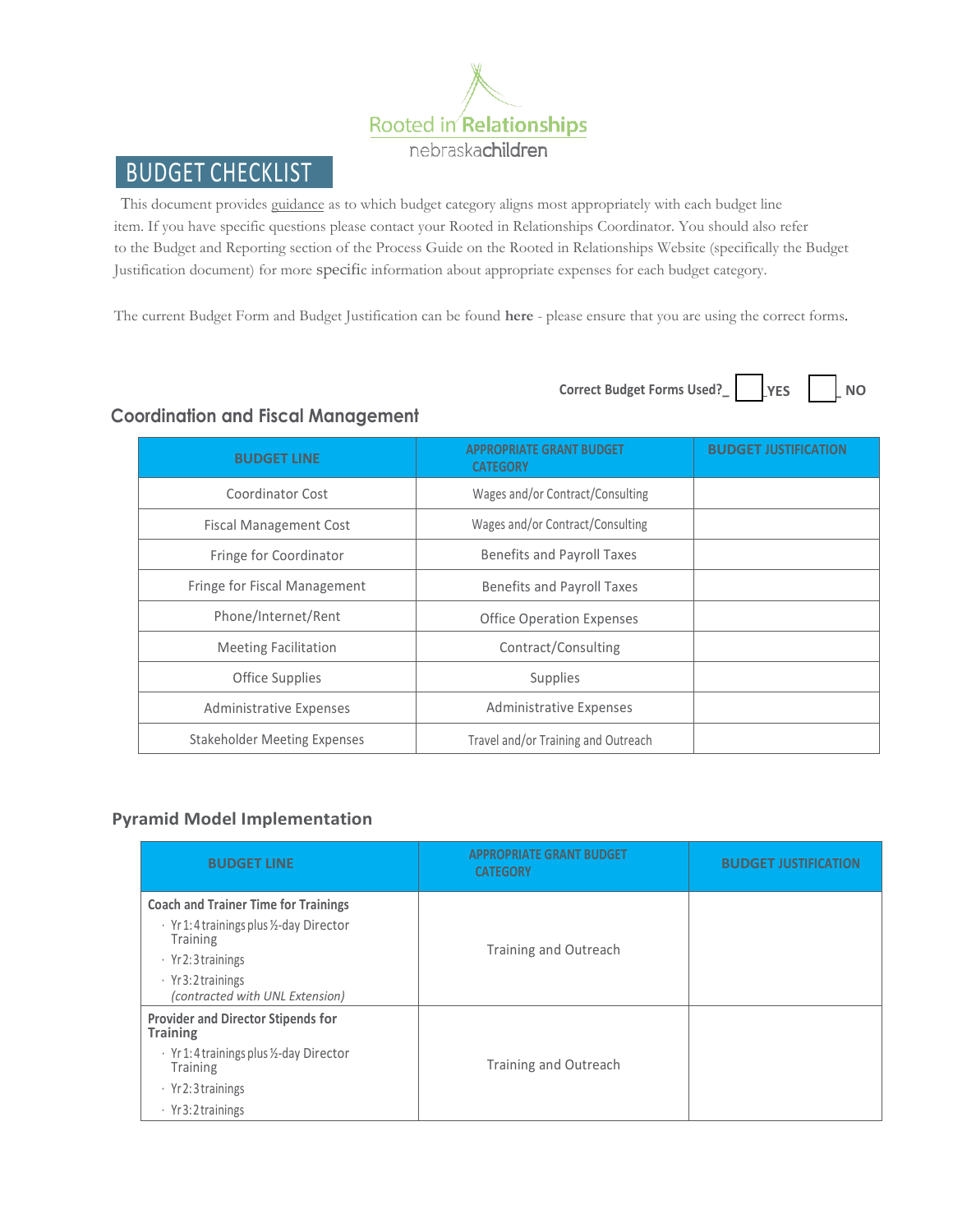| <b>BUDGET LINE</b>                                                                                                                                                                                                                                                                                | <b>APPROPRIATE GRANT BUDGET CATEGORY</b> | <b>BUDGET JUSTIFICATION</b> |
|---------------------------------------------------------------------------------------------------------------------------------------------------------------------------------------------------------------------------------------------------------------------------------------------------|------------------------------------------|-----------------------------|
| <b>Coaching Costs</b><br>· Yr1:2.5hrs/month<br>· Yr 2: 1.5 hrs/month<br>· Yr3: Individualized<br>(min. of 6 hrs/max. of 12 hrs)<br>Note: The time above can include prepfor coaching but does<br>not include any community coach team meetings.                                                   | Contract/Consulting                      |                             |
| Coaching Stipends to Providers                                                                                                                                                                                                                                                                    | Contract/Consulting                      |                             |
| Mileage for Coaches                                                                                                                                                                                                                                                                               | Travel                                   |                             |
| Lead Coach Time                                                                                                                                                                                                                                                                                   | Contract/Consulting                      |                             |
| Materials for Training and Provider Collaboration<br>Meetings                                                                                                                                                                                                                                     | Supplies                                 |                             |
| Food for Meetings and Training                                                                                                                                                                                                                                                                    | Training and Outreach                    |                             |
| Provider Collaboration Meetings (Coach Time and/or<br>Provider Stipends)<br>- Minimum of 6 per year                                                                                                                                                                                               | Contract/Consulting                      |                             |
| <b>Coach Professional Development</b><br>□ National Training Institute<br>Registration<br>\$400/person (Communities must send at<br>least 2 coaches/alternatives)<br>□ Coach Reflective Consultation (1<br>hr/month/coach)<br>$\Box$ Attend PD offerings such as Coach<br><b>Booster Sessions</b> | Training and Outreach                    |                             |
| <b>National Training Institute</b><br>□ Meals, Lodging, Airfare(Approx.\$1,500<br>per person)                                                                                                                                                                                                     | Travel                                   |                             |
| Copies/Postage/Supplies                                                                                                                                                                                                                                                                           | Supplies                                 |                             |
| Provider/Coach Informational Meeting (if expanding)                                                                                                                                                                                                                                               | Training and Outreach                    |                             |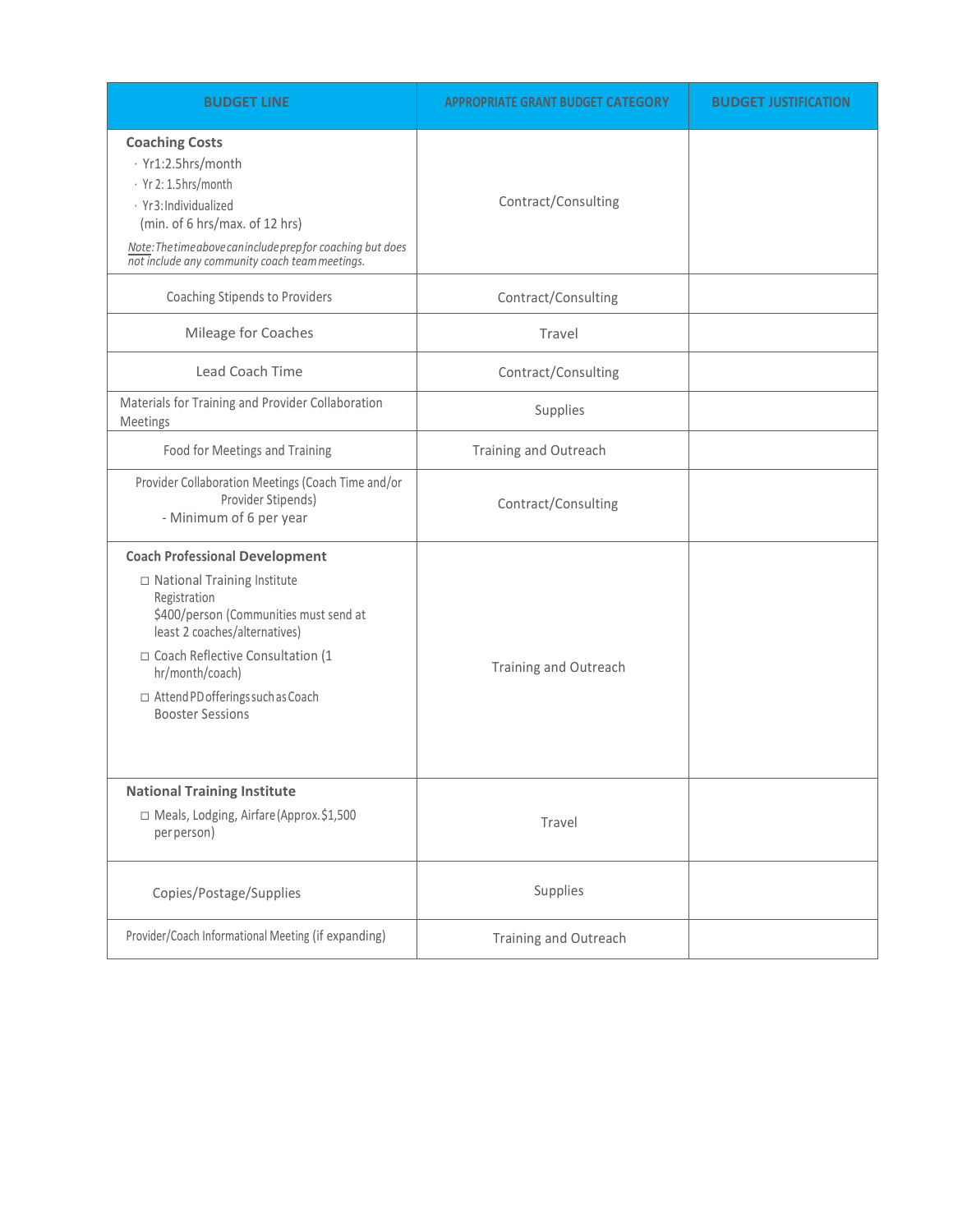#### **ECMH Systems Work**

\*\*Will be variable depending on the system(s) and strategies chosen\*\* \*\*Budget should reflect the work outlined in the community work plan\*\*

| <b>BUDGET LINE</b>                       | <b>APPROPRIATE GRANT BUDGET CATEGORY</b> | <b>BUDGET JUSTIFICATION</b> |
|------------------------------------------|------------------------------------------|-----------------------------|
| <b>Coordination Costs</b>                | Wages and/or Contract/Consulting         |                             |
| Supplies                                 | Supplies                                 |                             |
| Example: Parent Engagement Opportunities | **Training and Outreach                  |                             |

#### **In-Kind Contributions**

Must be 20% of total budget—items below are ideas but not all will be included and there may be others in a community budget that are not listed here.

| <b>BUDGET LINE</b>                                                                    | <b>APPROPRIATE GRANT BUDGET</b><br><b>CATEGORY</b> | <b>BUDGET JUSTIFICATION</b> |
|---------------------------------------------------------------------------------------|----------------------------------------------------|-----------------------------|
| <b>Stakeholder Group Volunteers</b><br>· Calculated at current federal volunteer rate | Wages                                              |                             |
| Coordinator/Fiscal Management Time                                                    | Wages                                              |                             |
| Coordinator/Fiscal Management Benefits                                                | <b>Benefits and Payroll Taxes</b>                  |                             |
| Office Space                                                                          | <b>Office Operations Expenses</b>                  |                             |
| <b>Meeting Space</b>                                                                  | Training and Outreach                              |                             |
| Equipment Costs (Copier, etc.)                                                        | <b>Office Operations Expenses</b>                  |                             |
| IT Support and Equipment                                                              | Wages and/or Contracts/Consulting                  |                             |
| <b>Supplementary Grant Funds</b>                                                      | --variable depending on funds--                    |                             |
| Program Supplies                                                                      | Supplies                                           |                             |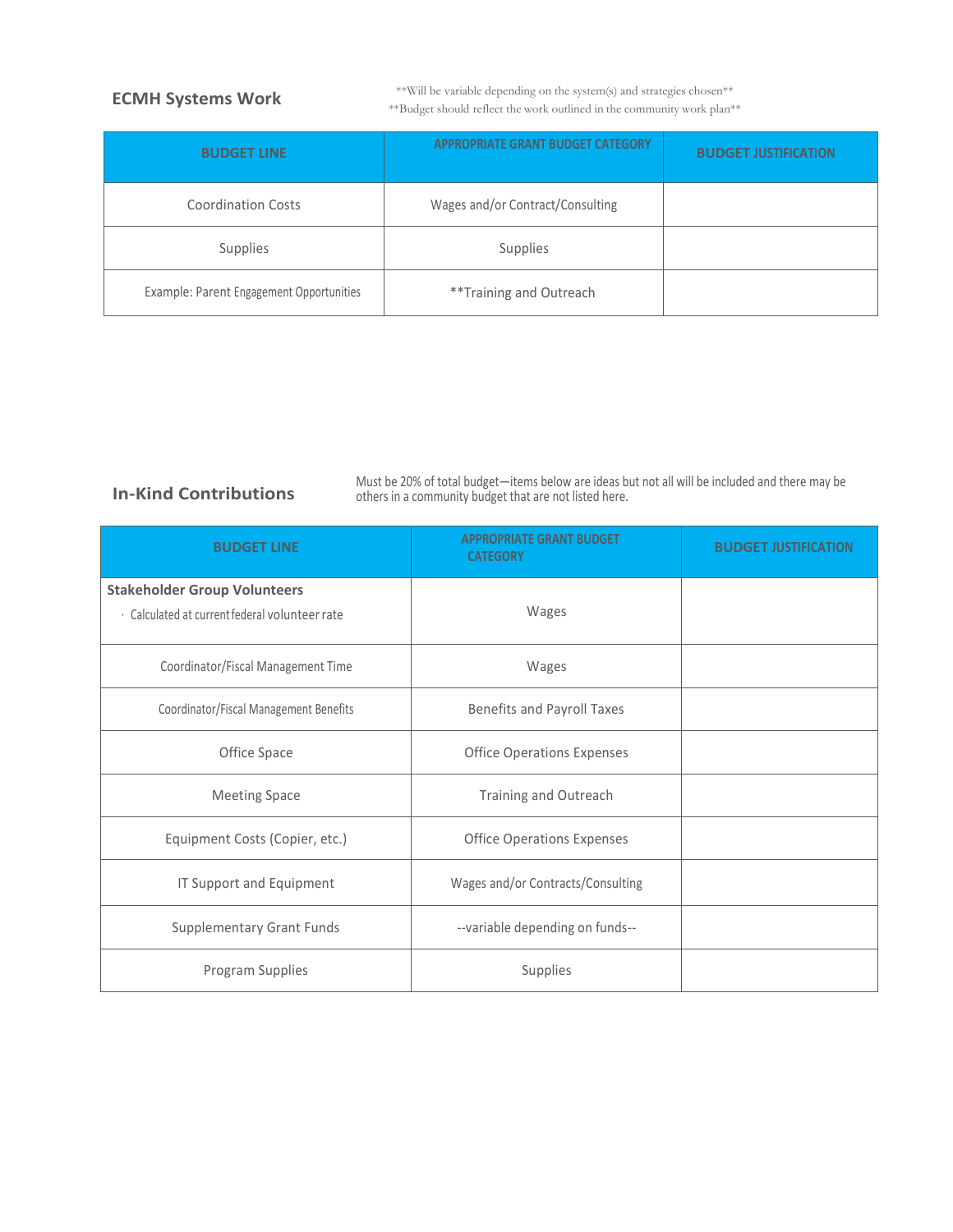## **Other Considerations (not required, but other communities have found helpful)**

| <b>BUDGET LINE</b>                                                                  | <b>APPROPRIATE GRANT BUDGET</b><br><b>CATEGORY</b> | <b>BUDGET JUSTIFICATION</b> |
|-------------------------------------------------------------------------------------|----------------------------------------------------|-----------------------------|
| <b>Coach Professional Development</b>                                               | Contract/Consulting                                |                             |
| · Monthly Coach Meeting                                                             |                                                    |                             |
| <b>Coaching Costs</b>                                                               |                                                    |                             |
| · Meeting time/coaching time with Directors<br>(suggested 1/2hr to 1 hr. per month) | Contract/Consulting                                |                             |
| <b>Coaching Time</b>                                                                |                                                    |                             |
| · Additional Planning/Preptime for coaches                                          | Contract/Consulting                                |                             |
| <b>Year 4 Supports</b>                                                              |                                                    |                             |
| · Please refer to document in Year 4 doc found<br><b>HEREfor ideas/suggestions</b>  | Contract/Consulting or Training                    |                             |
| <b>Coaching Time for Travel</b>                                                     |                                                    |                             |
| · Travel time for coaches (to reach<br>providers who live in other communities)     | Contract/Consulting                                |                             |
| <b>Training Make-Up</b>                                                             |                                                    |                             |
| · Cost to purchase E-Modules from the Pyramid<br>Model Consortium                   | Training and Outreach                              |                             |
| <b>Completion Bonus</b>                                                             | <b>Other Expenses</b>                              |                             |